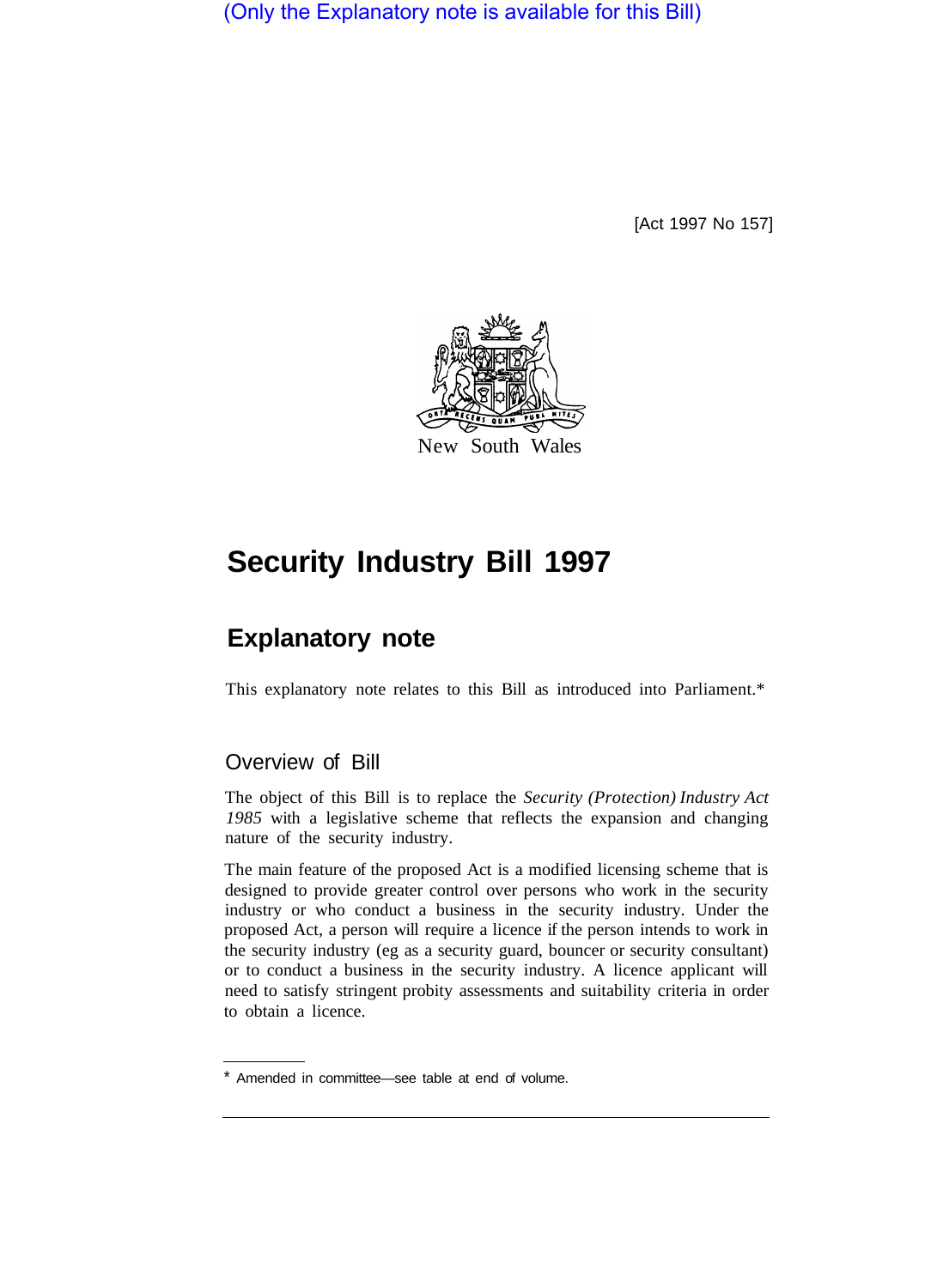Explanatory note

## Outline of provisions

### **Part 1 Preliminary**

**Clause 1** sets out the name (also called the short title) of the proposed Act.

**Clause 2** provides for the commencement of the proposed Act on a day or days to be appointed by proclamation.

**Clause 3** defines certain words and expressions used in the proposed Act. The term *Commissioner* refers to the Commissioner of Police who will be the licensing authority under the proposed Act.

**Clause 4** describes the various activities that are *security activities* for the purposes of the proposed Act (ie those activities for which a person will need to be licensed). These activities include acting as a bodyguard or bouncer, patrolling or guarding property (eg security guards), acting as a security consultant, installing security equipment, providing security industry training or instruction, and conducting a business that involves providing persons to carry on security activities. A person will only need to be licensed if the person is employed to carry on a security activity or if the person is conducting a business.

**Clause 5** describes those persons who are *close associates* of a licence applicant for the purposes of the proposed Act. They include persons having relevant financial interests in the applicant's business, and persons such as directors or chief executives. Close associates of a licence applicant will be subject to the same stringent probity assessment as will apply to the applicant.

**Clause 6** provides that the proposed Act will bind the Crown, but will not apply to certain classes of persons (eg police officers and military personnel).

#### **Part 2 Licences**

#### **Division 1 Requirement for licence**

**Clause 7** requires a person who carries on a security activity to be licensed under the proposed Act.

**Clause 8** provides that a licence does not authorise the licensee to exercise functions apart from those authorised by the licence.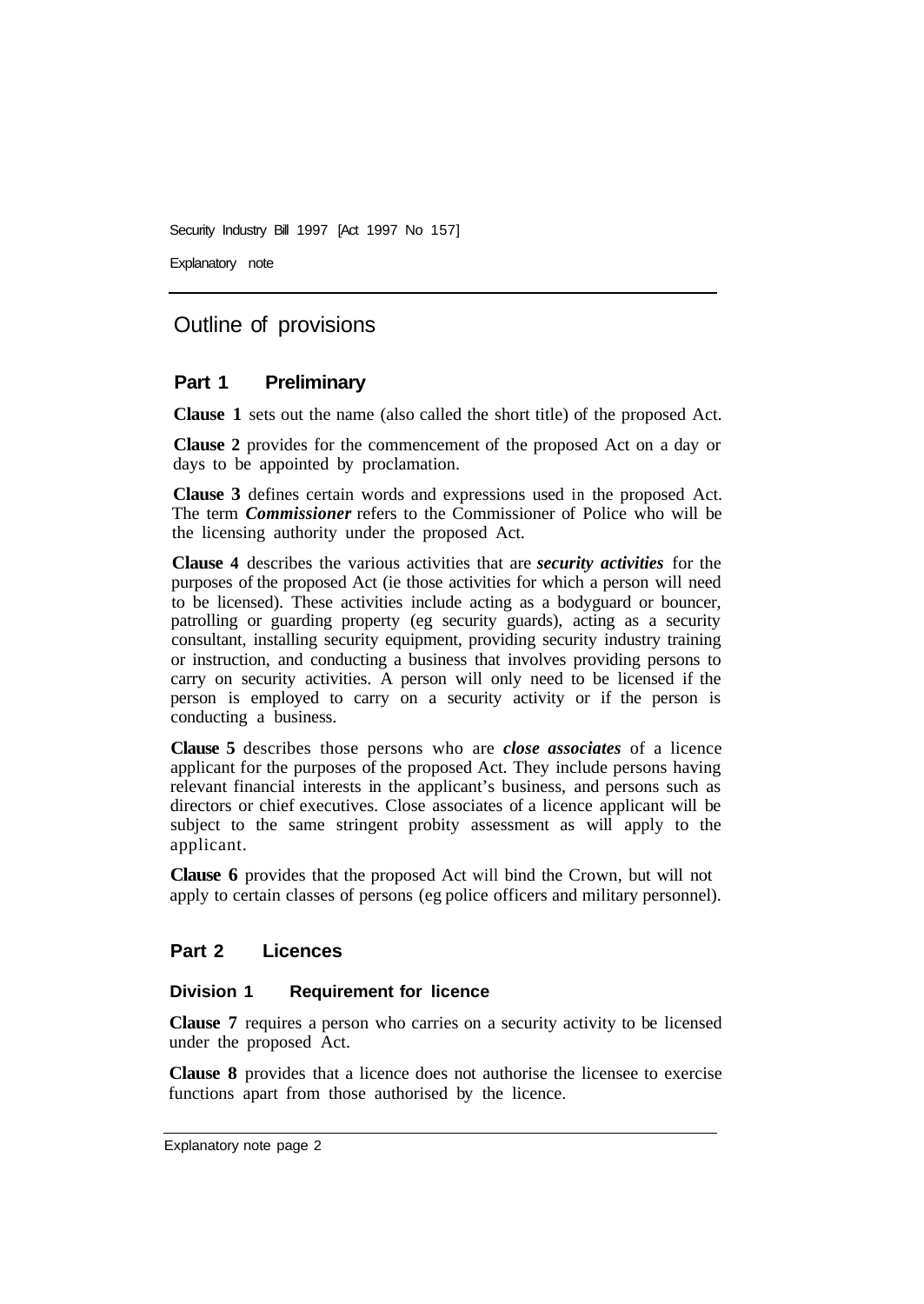Explanatory note

#### **Division 2 Licence classification**

**Clause 9** specifies 3 classes of licence, namely master licences, class 1 licences and class 2 licences.

**Clause 10** provides that a master licence authorises the licensee to conduct a business of providing persons to work in the security industry (so long as those persons are licensed under the proposed Act).

**Clause 11** provides that class 1 licences will be classified into subclasses 1A, 1B and 1C. A class 1 licence will apply to security industry personnel suck as security guards and bouncers.

**Clause 12** provides that class 2 licences will be classified into subclasses 2A, 2B, 2C and 2D. A class 2 licence will apply to such persons as security consultants, persons who sell, install or repair security equipment, and security industry trainers and instructors.

**Clause 13** provides that only an individual can hold a class 1 or class 2 licence.

#### **Division 3 Licensing procedures and criteria**

**Clause 14** provides for the making of applications for licences.

**Clause 15** specifies mandatory and discretionary grounds for refusing a licence application (eg the applicant must be a fit and proper person, must be over 18 and must be competent to carry on the security activity to which the proposed licence relates. In the case of an application for a master licence, these grounds will extend to close associates of the applicant).

**Clause 16** provides mandatory grounds for refusing a licence application because of the applicant's criminal history or corrupt behaviour (or because of bankruptcy in the case of a master licence).

**Clause 17** requires class 1 or class 2 licence applicants to complete relevant training courses before being granted a licence.

**Clause 18** requires the Commissioner to investigate and inquire into licence applications, and enables the Commissioner to obtain an applicant's fingerprints if the applicant's identity is in doubt.

**Clause 19** provides that applications by former police officers are to be referred to the Internal Affairs Branch of the NSW Police Service.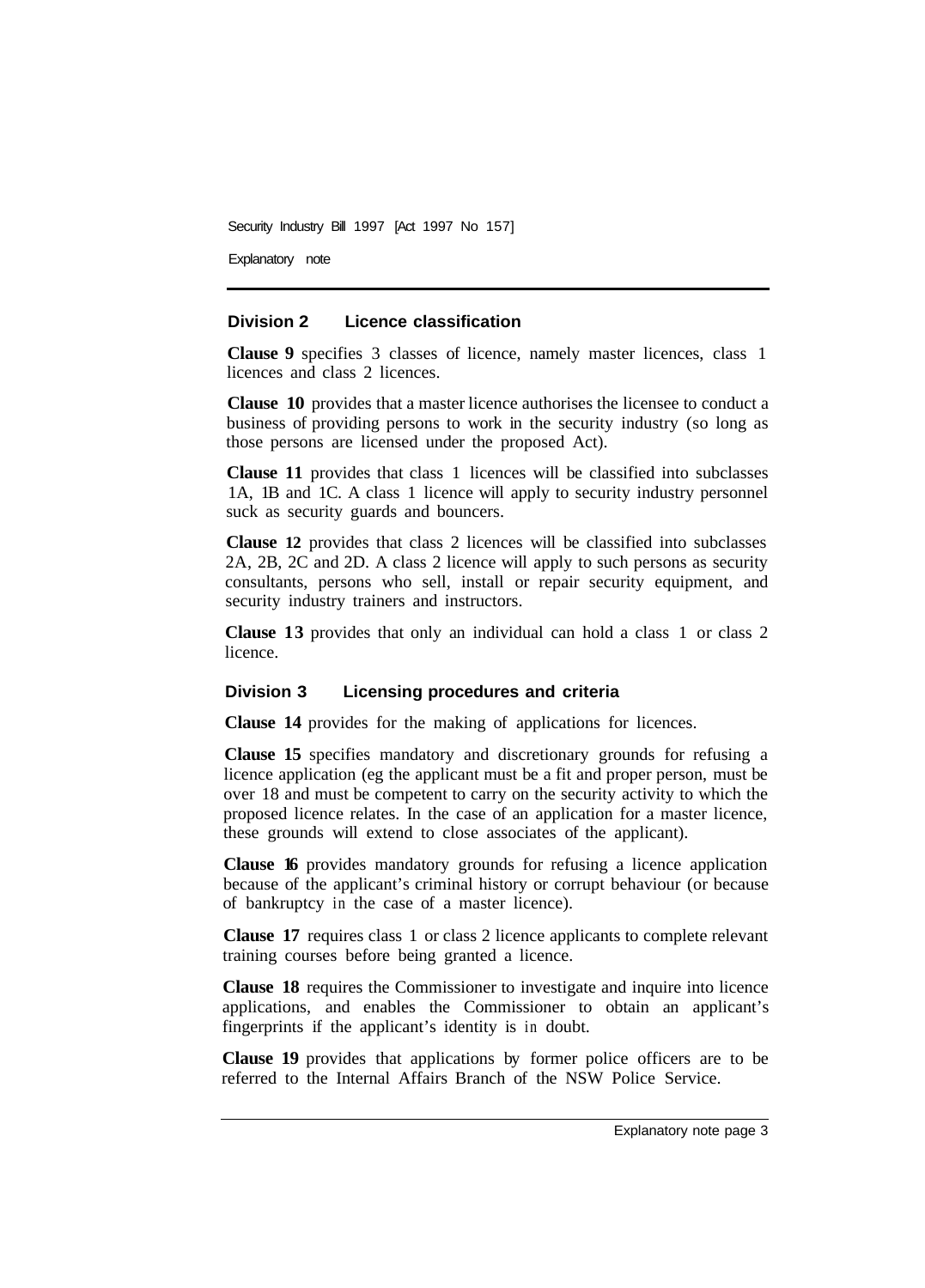Explanatory note

**Clause 20** enables the Commissioner to obtain further information in connection with licence applications.

**Clause 21** provides for the grant of licences by the Commissioner. A licence may be granted subject to conditions.

**Clause 22** provides that licences must contain a recent photograph of the licensee and specify certain other detail.

**Clause 23** prevents the holder of a master licence from employing any person to work in the cash-in-transit sector, or in an area that involves the person, having access to operational information, if the person would be refused a licence because of his or her criminal history.

**Clause 24** provides that the term of a licence is 5 years and that the licence cannot be renewed.

**Clause 25** enables the Commissioner to suspend a licence.

**Clause 26** enables the Commissioner to revoke a licence on certain grounds (eg for any reason for which the licensee would be refused a licence).

**Clause 27** enables the holder of a class 1 or class 2 licence to apply for a variation of the kinds of security activity authorised by the licence.

**Clause 28** provides that an applicant for a new licence will have to demonstrate an active involvement in the security industry during the term of the previous licence.

#### **Division 4 Review of licensing decisions**

**Clause 29** confers jurisdiction on the Administrative Decisions Tribunal to review licensing decisions of the Commissioner under the proposed Act.

#### **Part 3 Miscellaneous offences relating to licences**

**Clause 30**  creates an offence of contravening the conditions of a licence.

**Clause 31** requires a licence to be surrendered if it is suspended or revoked.

**Clause 32** contains offences in relation to advertising.

**Clause 33** prohibits the making of misrepresentations in connection with agreement5 and the making of false statements in connection with licence applications.

**Clause 34** prohibits a licensee from suggesting that the licence authorises the licensee to do things other than those authorised by the licence.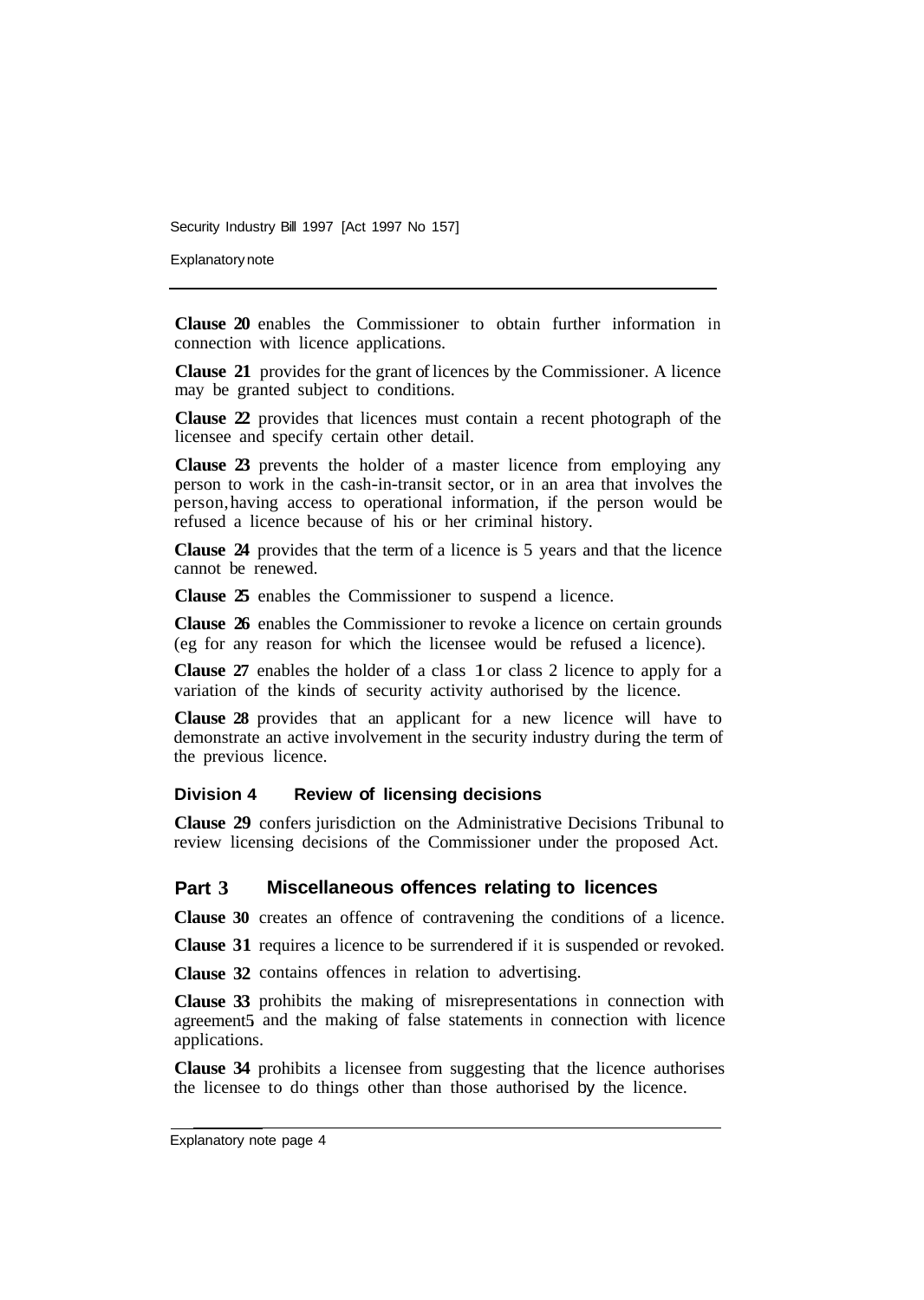Explanatory note

so by a police officer or by persons having dealings with the licensee concerned. **Clause 35** requires licensees to produce their licence when requested to do

Clause 36 requires the holder of a class 1 or class 2 licence to wear their photo-licence when on duty.

**Clause 37** prohibits a licensee from selling the licence or permitting another person to use it.

**Clause 38** prohibits a licensee from delegating the performance of any security activity to a person who does not hold a licence.

**Clause 39** prohibits the holder of a master licence from employing unlicensed persons.

#### **Part 4 Miscellaneous provisions**

**Clause 40** enables a court to order a licensee to surrender the licence to the court if the licensee is convicted of an offence by the court.

**Clause 41** prevents an unlicensed person from charging another person **a** fee for any security work.

**Clause 42** provides for the issue of search warrants in connection with offences under the proposed Act.

**Clause 43** enables the Commissioner to delegate functions under the proposed Act to police officers and other authorised persons.

**Clause 44** makes directors of corporations liable for offences under the proposed Act that are committed by corporations.

**Clause 45** provides that proceedings for offences under the proposed Act are to be dealt with summarily before a Local Court.

**Clause 46** provides for the service of notices under the proposed Act.

**Clause 47** provides for certificate evidence in relation to certain matters under the proposed Act.

**Clause 48** empowers the making of regulations for the purposes of the proposed Act.

**Clause 49** gives effect to the amendment to the *Administrative Decisions Tribunal Act I997* set out in Schedule 1 to the proposed Act.